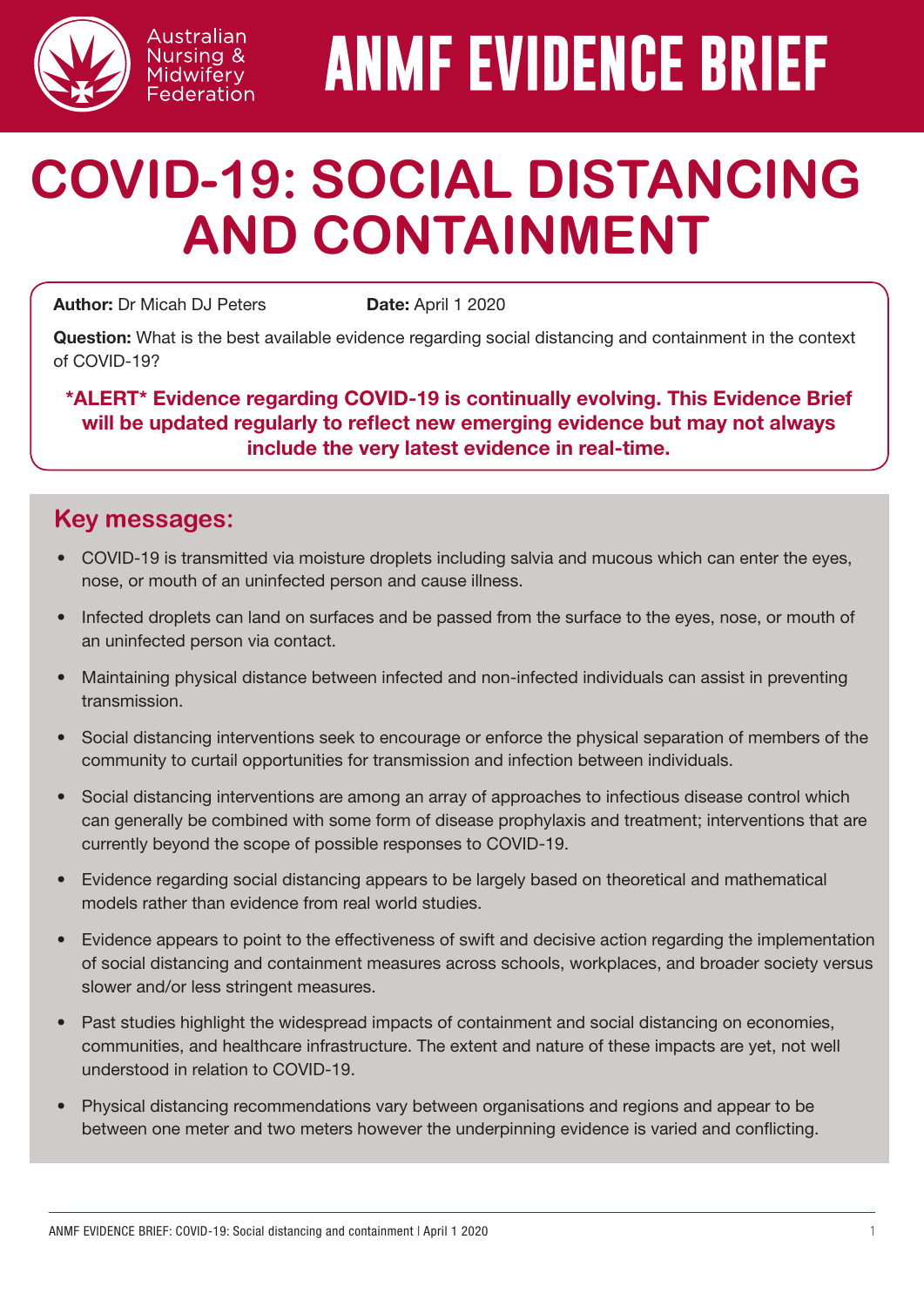## **Summary**

Droplet-borne infectious diseases are most easily spread between individuals by direct personal contact between infected and non-infected individuals involving saliva or mucous, contact with the virus on contaminated surfaces, or very close physical proximity between infected and non-infected individuals through coughing, sneezing, or talking. Maintaining physical distance between infected and non-infected individuals can assist in preventing infection by decreasing the likelihood of droplet transmission. Social distancing and containment interventions aim to encourage and enforce the maintenance of safe physical distance between individuals; both those who are infected/suspected of infection and healthy members of the community. Social distancing and containment have been utilised to varying extents during previous epidemics and pandemics, particularly for viral influenza outbreaks as well as severe acute respiratory syndrome (SARS) and Middle East respiratory syndrome (MERS).

### **Background**

#### COVID-19 pandemic

COVID-19 (from 'severe acute respiratory syndrome coronavirus 2' (or 'SARS-CoV-2') is a newly discovered (novel) corona virus first identified in Wuhan, Hubei province, China in 2019 as the cause of a cluster of pneumonia cases.<sup>1</sup> Coronaviruses are similar to a number of human and animal pathogens including some of those which cause the common cold as well as more serious illnesses including SARS and MERS. Since discovery, COVID-19 has spread to many countries and was declared a pandemic on 30 January 2020.1 Shortly after the emergence of the outbreak, nations began implementing measures to prevent infection spread from China and across borders, however in many instances, this was too late and did not enable effective disease control.<sup>2</sup>

#### **Summary of Evidence**

Evidence of the effectiveness of social distancing and other related measures in the context of pandemic influenza has been examined by previous evidence syntheses and studies as well as more recent observation and modelling based on the COVID-19 outbreak.<sup>3</sup> Some consider that if implemented more rapidly, containment and social distancing could have resulted in better disease control where if implemented one week, two weeks, and three weeks earlier in China, it could have reduced the number of new cases by 66%, 86%, and 95%, respectively.3

Theoretical and mathematical models are a key source of evidence on this topic with primary evidence being relatively weaker and less prevalent. The World Health Organisation (WHO) and United States Centers of Disease Control (CDC) issued advice early on regarding avoiding travel to high-risk areas and contact with individuals who are symptomatic and authors have noted the containment, isolation, and quarantine responses that have occurred in China that have resulted (at present) in relatively strong outbreak control in China despite widespread infection rates elsewhere around the world.<sup>2</sup>

In 2005 Fergusson and colleagues discussed influenza pandemic control and describe how the goal of pandemic control policies is generally to reduce an infection's basic reproduction number to below 1 where chains of disease spread inevitably die out.<sup>4</sup> The authors and suggested three main approaches for achieving this goal:4

- 1. Reducing contact rates in the population through social distancing.
- 2. Reducing infectiousness of infected individuals through treatment or isolation.
- 3. Reducing the susceptibility of uninfected individuals through vaccination or antiviral prophylaxis.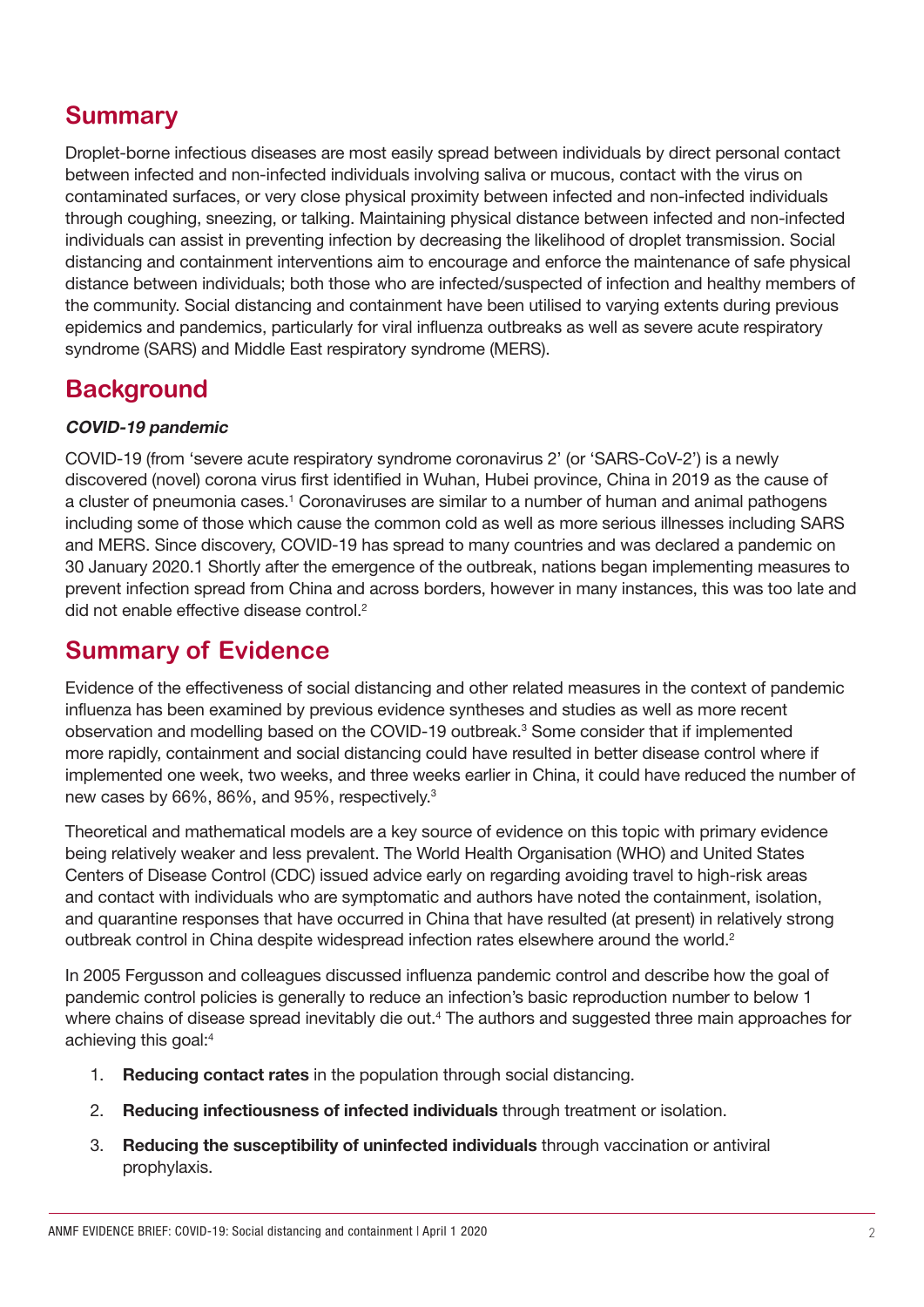In the current context of COVID-19, treatment, vaccination, and antiviral prophylaxis are not currently feasible; social distancing and isolation being the only elements from approaches one and two that can be meaningfully implemented. Fergusson and colleagues warn that interventions involved in social distancing, while important options, can be risky. For example, closing schools and workplaces can displace infectious individuals into other settings.4 The authors also explain how quarantine zones are another strategy for enhancing infection containment, however their focus on quarantine and containment is discussed in the context of there being an effective and available prophylactic treatment. Discussing the potential of an antiviral resistant pandemic, the authors note:

"A feasible strategy for containment of the next pandemic offers the potential of preventing millions of deaths. It is therefore in the interest of all countries to contribute to ensuring the resources, infrastructure and collaborative relationships are in place within the region currently most likely to be the source of a new pandemic. Even if the challenges are great, the costs of failure are potentially so catastrophic that it is imperative for the international community to prepare now to ensure containment is given the best possible chance of success." 4 p.12

Overall, social distancing has been found to be moderately effective for reducing influenza transmission. In 2015, one review that mainly included weaker evidence (ie. observational studies and simulated data from modelling studies) found that school closure (proactive or reactive) appears to be moderately effective and acceptable in reducing the transmission of influenza and in delaying the peak of an epidemic.<sup>5</sup> Voluntary home isolation and quarantine are also effective and acceptable measures but may result in an increased risk of intra-household transmission. Work closure and working from home were shown to be modestly effective and are acceptable to many individuals. Internal travel restrictions were modestly effective and may improve infection control when widely implemented. It is important to note that the situations and interventions described in this review however, appear to be on a much smaller scale than those many countries including Australia are currently implementing.

In 2012, Maharaj and Kleczkowkski studied the costs and benefits of using individual-based social distancing undertaken by healthy individuals as a form of infection control.<sup>6</sup> Theoretical modelling led to the conclusions that infection control via social distancing that is too weak or based upon inaccurate knowledge may lead to worse outcomes than doing nothing. Here, the worst outcomes arise when pandemic control is attempted, but not vigilantly enough to effectively curb the outbreak. We have already seen instances of this occurring around the world where social distancing measures have occurred too late or have not been implemented effectively. The authors recommended either adopting highly stringent control measures and drastically reducing contacts as soon as disease is detected to quickly suppress an epidemic; or else to forego control and allowing the epidemic to run its course.<sup>6</sup> In the United Kingdom, this second option was first considered as a response to COVID-19, but was followed later by social distancing measures. Findings from modelling studies that show that easing social distancing too early may result in worse pandemic outcomes appear to be supported by a recent modelling study in the context of the current COVID-19 outbreak in Wuhan.<sup>7</sup> Another recent modelling study using a Susceptible, Unquarantined infected, Quarantined infected, Confirmed infected (SUQC) model to characterise the dynamics of COVID-19 in China and explicitly parameterise the intervention effects of control measures including social distancing and quarantine suggests that rigorous quarantine and control measures may be effective in reducing the disease reproduction number and gaining control of an outbreak in other settings.<sup>8</sup>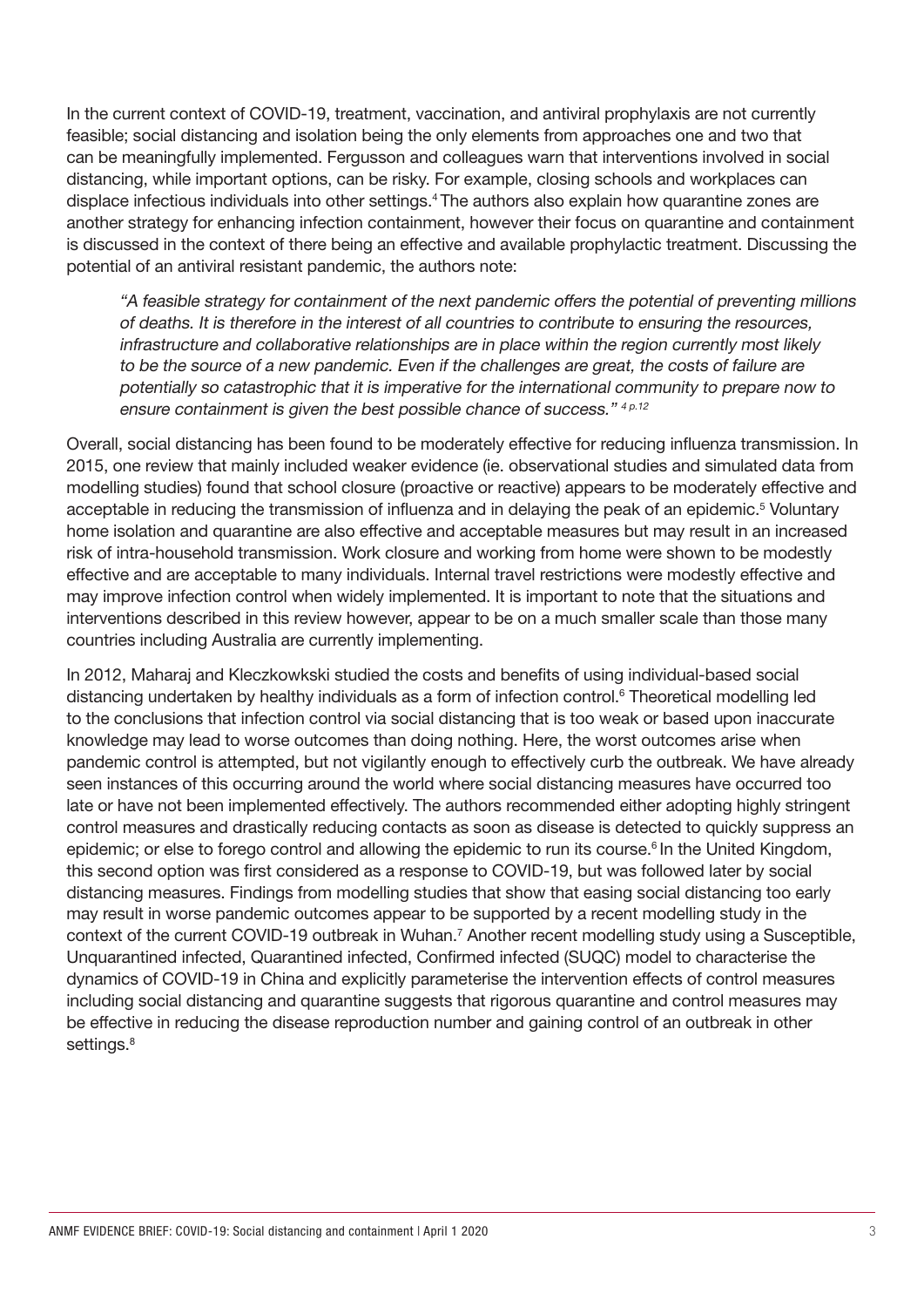In 2018 Leung and colleagues explained, based on theoretical and mathematical modelling, how the outbreak of an infectious disease can lead to preventive social distancing measures and result in potentially worse epidemic outcomes than without social distancing such as a greater number of cases by the end of the outbreak.<sup>9</sup> Such outcomes impact upon others including the size, duration, and time of the peak of the outbreak.<sup>9</sup> In the context of the current COVID-19 outbreak, this concept appears to have entered everyday discourse as 'flattening the curve' and is aimed at reducing overwhelming surges in health system attendance. The authors highlight that their findings, while theoretical and limited, show the importance of understanding the properties of disease-specific contact networks and modelling individuallevel behavioural changes in response to an epidemic to understand infectious disease dynamics.<sup>9</sup>

A systematic review of 15 studies including 12 modelling studies and three epidemiology studies on social distancing in the context of influenza outbreaks supported social distancing in non-healthcare workplaces but highlighted the paucity of well-designed epidemiological studies.<sup>10</sup> The modelling studies showed that workplace social distancing measures alone produced a median reduction of 23% in the cumulative influenza attack rate in the general population and also delayed and reduced the peak influenza attack rate.10

Different countries and organisations have varying recommendations regarding the advised physical distance that should be observed between people, with the common range being between one meter (WHO) and two meters (CDC). The Australian Government Department of Health has recommended that a distance of 1.5m should be observed between people regardless of the presence or absence of respiratory symptoms. Based on inconclusive and varying evidence regarding droplet transfer and range due to the limited and emerging evidence on COVID-19 and the ongoing and complex debates regarding the biophysics of droplet movement, a strict and evidence-based physical distance recommendation is challenging to adopt.